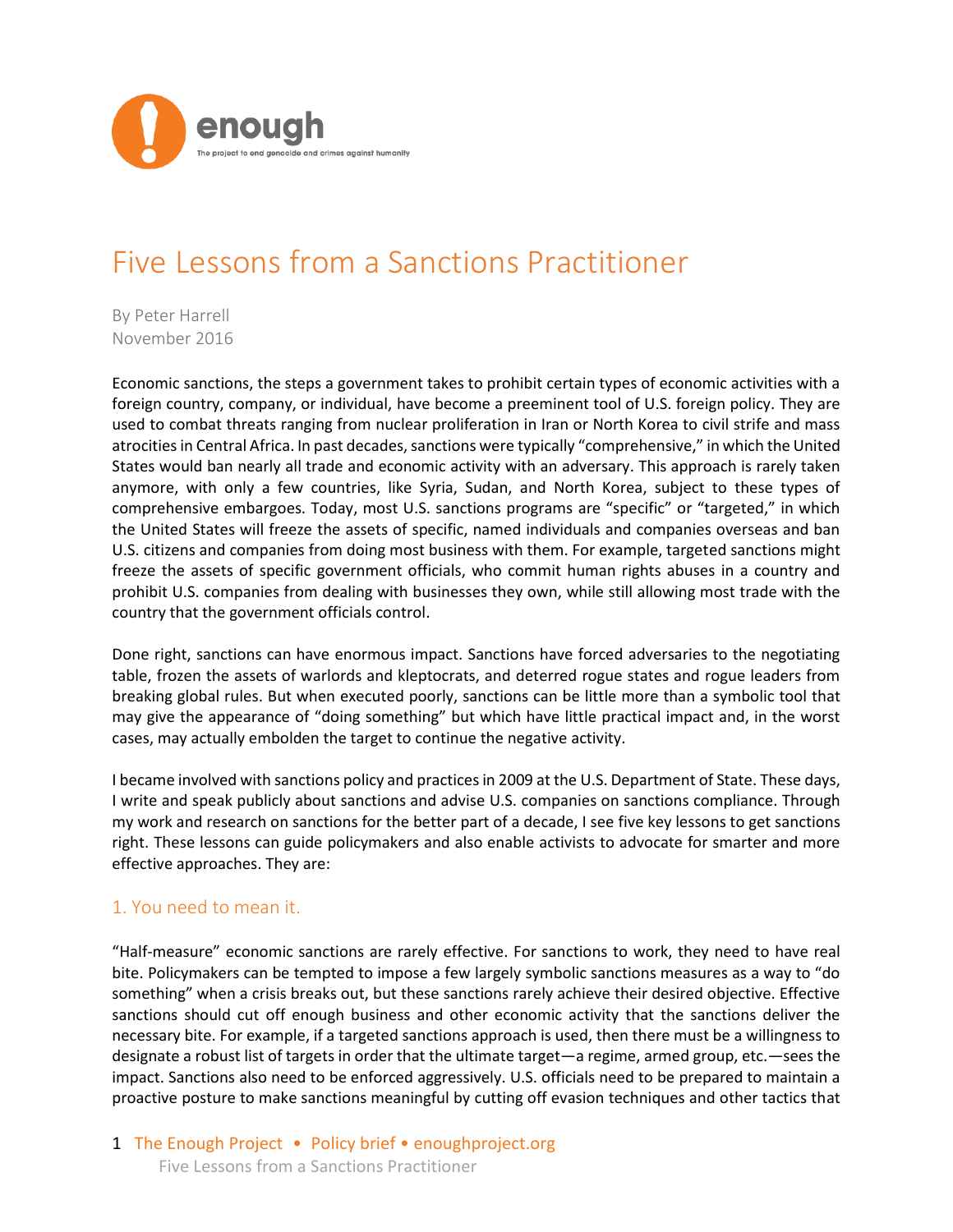targets develop to blunt their impact. It may be better to refrain from imposing sanctions at all than to impose them for symbolic reasons if officials do not really mean it.

#### 2. You need to get your allies on board.

The most effective sanctions, like those placed on Iran and terrorist groups, are multilateral, e.g. the pressure is broadly applied by all the countries that have important economic and trading relationships with a sanctions target. The U.S. financial system's preeminence gives U.S. officials a significant amount of unilateral leverage, but the practical reality is that if the United States applies sanctions alone, target countries can often simply turn to other countries, whether in Europe, Asia, or the Middle East, to continue trade and business. Although U.S. officials generally promote multilateral sanctions in highprofile cases like Iran, Russia, and North Korea, the unfortunate reality is that U.S. officials often spend comparatively less effort on unilateral, but still important, sanctions programs like Sudan, blunting their effectiveness. In some cases, sanctions may remain broadly unilateral, but there can still be avenues to create multilateral engagement, such as through ensuring robust enforcement, or by continuing to find ways to encourage allies to follow our lead.

One of sanctions diplomacy's secrets is that getting allies on board often takes both a diplomatic pull and a sanctions push. Diplomats need to make the case for sanctions to allies, explaining why they should join in imposing sanctions and why sanctions are likely to work. But the reality is that when an ally has strong economic interests of its own, the diplomatic case alone may be insufficient. One of the lessons drawn from Iran and sanctions against certain terrorist groups is that the threat of U.S. "secondary sanctions" sanctions against companies in an allied country that continue to do business with the target of U.S. sanctions—can help curtail business between U.S. allies and the targets of U.S. sanctions and can ultimately encourage foreign governments to join the United States in imposing broader sanctions on a rogue government.

### 3. You need to pair pressure with a diplomatic track.

Sanctions can cut off a government's sources of revenue and prod a government to the negotiating table, but sanctions by themselves have rarely toppled regimes. In many cases sanctions should be seen as a way of pressuring a government to change course or alter behavior, not as a tool that is likely to bring a new government to power.

Convincing a rogue government to change course requires pressure, but it also requires an effective negotiating track. The Iranian government, for example, would not have agreed to sharply curtail its nuclear program if the United States and its allies had not paired robust sanctions with the U.N. Security Council's "P5+1" negotiating process. Even in the case of sanctions targeting particular individuals, not governments, it is often important to make clear through direct engagement that there will be a path to removal from sanctions lists if a sanctioned individual credibly agrees to cease illicit activities and begins to support U.S. goals. In Burma, for example, the United States removed sanctions against a prominent businessman, Win Aung, after making clear through outreach that this would happen if he cut ties to remnants of Burma's former military government and began supporting that country's ongoing transition to democracy. Sanctions removal can be an important incentive to encourage reform.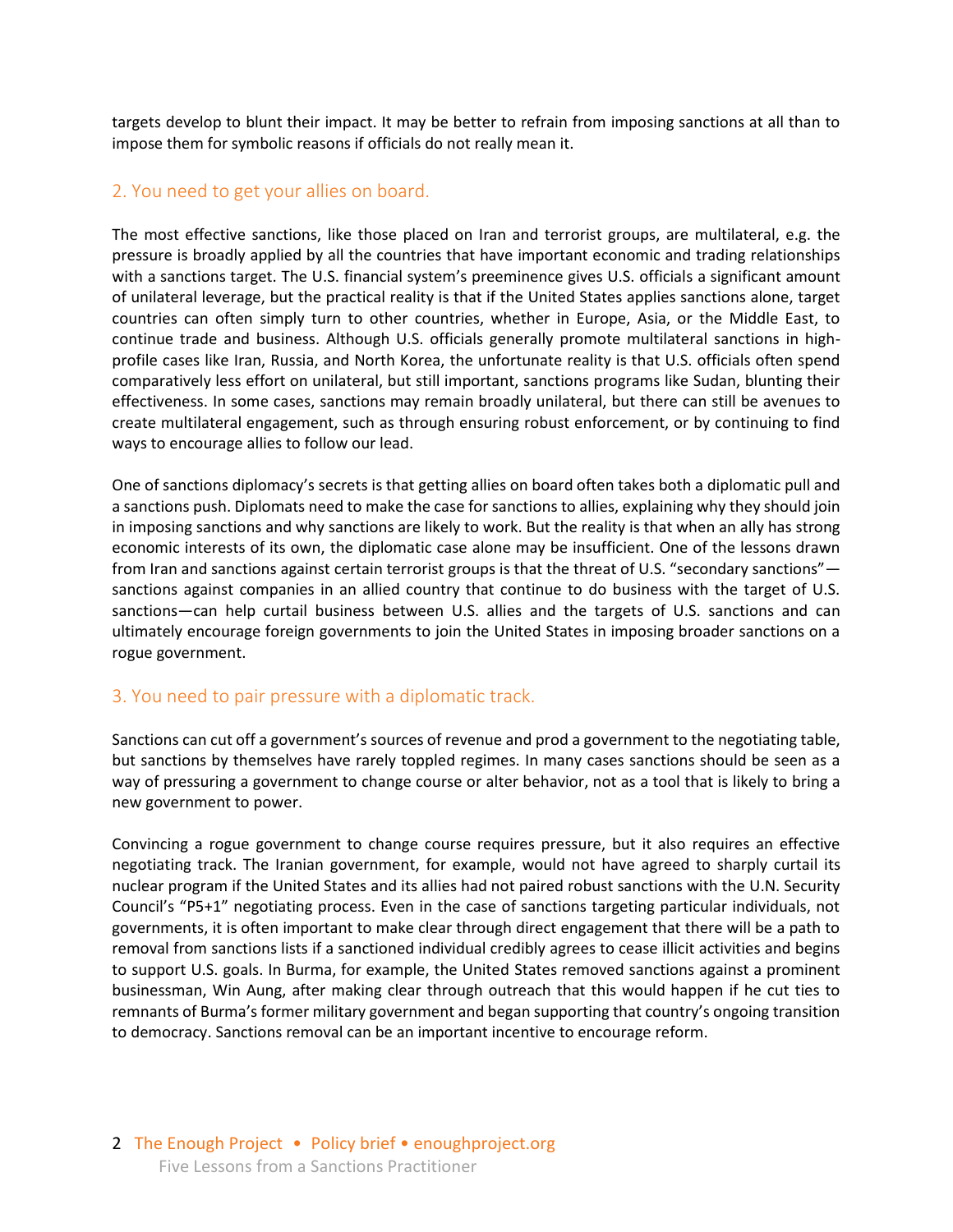## 4. You need to keep the lines of communication open and continue humanitarian support.

Sanctions are designed to target rogue governments, warlords, and other illicit groups. But the reality is that a tough sanctions regime may have unintended consequences on everyday citizens. Although more often the case in a comprehensive sanctions program, these consequences can be seen in a robust targeted program as well. For example, as banks and shipping companies shut off business with a target country, companies selling food and medicine as well as NGOs engaging in humanitarian work may find it harder to continue their legitimate, beneficial business and humanitarian relief programs, and banking overall may become more difficult. This is typically referred to as the problem of private sector "derisking."

Governments or other entities targeted by sanctions, such as armed groups that control particular regions of a country, will typically try to capitalize on these impacts for propaganda purposes to weaken international support for sanctions and to shore up popular support in the face of economic woes. Zimbabwe's President Robert Mugabe, for example, has used the existence of U.S. sanctions as a principal excuse for his country's terrible economic performance, even though the sanctions do not target the country. Allies of President Salva Kiir in South Sudan are beginning to do the same in order to hold off further sanctions.

U.S. policymakers need to take the initiative to mitigate these impacts and to make clear to both everyday citizens in the target country and to the international allies of the United States that they are committed to keeping humanitarian trade flowing. Fortunately, there are a number of practical steps that U.S. officials can take. These include issuing broad general licenses authorizing humanitarian trade with a target country (in the case of comprehensive sanctions), providing wary banks with specific assurances about the legality of humanitarian-related or other transactions, and keeping in close touch with banks, companies, and NGOs to address specific problems as they arise.

### 5. Finally, you have to have patience.

Sanctions rarely work overnight. The reality is that sanctions take time to implement and that economic pain typically needs to build before a sanctions target is willing to offer concessions. Sanctions targets also seem to need to go through their own version of the stages of grief: first denying that sanctions have an impact, then trying to evade the sanctions, next proclaiming resilience and threatening continued resistance in the face of economic costs, and only at the end of this process beginning to offer serious concessions in exchange for sanctions relief.

Take the case of Iran. Although the United States has had economic sanctions on Iran since 1995, it wasn't until 2010 that U.S. officials and allies became serious about qualitatively increasing the pressure on Tehran over its nuclear program, particularly through measures that targeted banks in third countries that continued to do business with Iran, even despite U.S. sanctions. Even then, it took three years and the unexpected election of Hassan Rouhani as Iran's president in June 2013 before Iran's Supreme Leader, Ayatollah Ali Khamenei, began to offer serious concessions on Iran's nuclear program. Concluding the negotiations then took two additional years, with a consistent series of enforcement measures against major banks throughout this period that had the effect of effectively freezing out Iran from the global financial system.